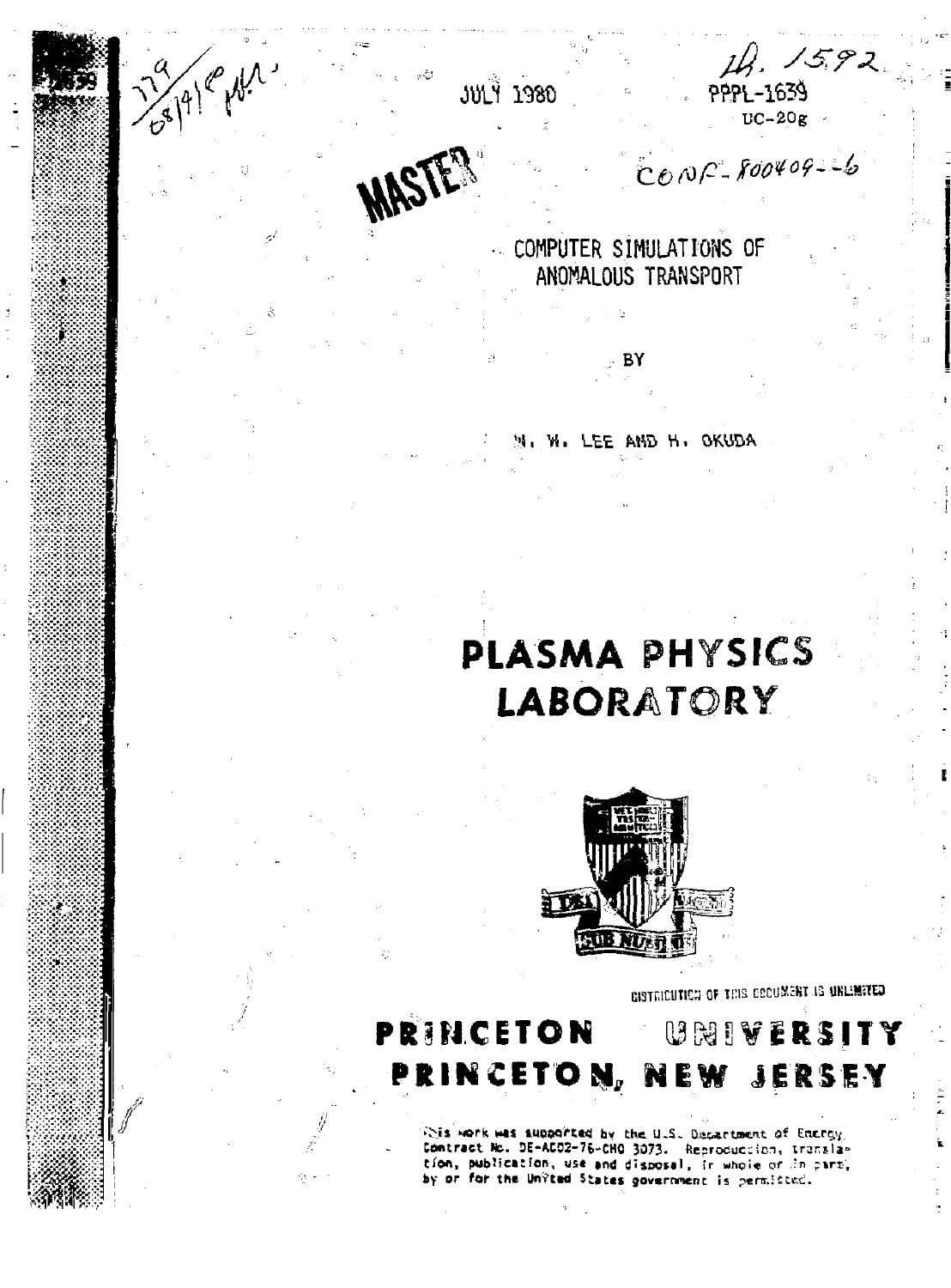**Computer Simulations of Anomalous Transport** 

**W, W. Lee and E. Okuda** 

# **Plasma Physics Laboratory, Princeton University, Princeton, New Jersey 08544 USA**

#### **Introduction**

**Numerical plasma simulations have been carried out to study, (1) the turbulent spectrum and anomalous plasma transport associated with a steady state electrostatic drift turbulence, and (2) the anomalous energy transport of electrons due to shear-Alfven waves in a finite-B plasma. For the simulation of the steady state drift turbulence, it is observed that, in the absence of magnetic shear, the turbulence is quenched to a low level when the rotational transform is a rational number, while the turbulent level remains high for an irrational rotational transform. This result is consistent with recent Observations of drift turbulence in the GA octupole, and is interpreted as being the result of the nonlinear excitation of convective cells for a rational transform. For the ehear-Alfven waves In a sheared slab, enhanced thermal fluctuations associated with the damped radial elgenmodes have been observed to nullify the zeroth-order shear near the rational surface through the induced eddy current. Since the eigenmodes have the tearing-type parity of odd** *if* **and even** *h^ ,* **magnetic islands are formed in the shear-free region which, in turn, cause rapid electron energy transport across .he rational surface. The observed eigennode behavior has been confirmed by the theoretical analysis.**  We helieve this mechanism way be important for anomalous transport in tokamaks.

*RISTRIBUTION OF THIS DOCUMENT IS UNLIMITED* 

**IV 2**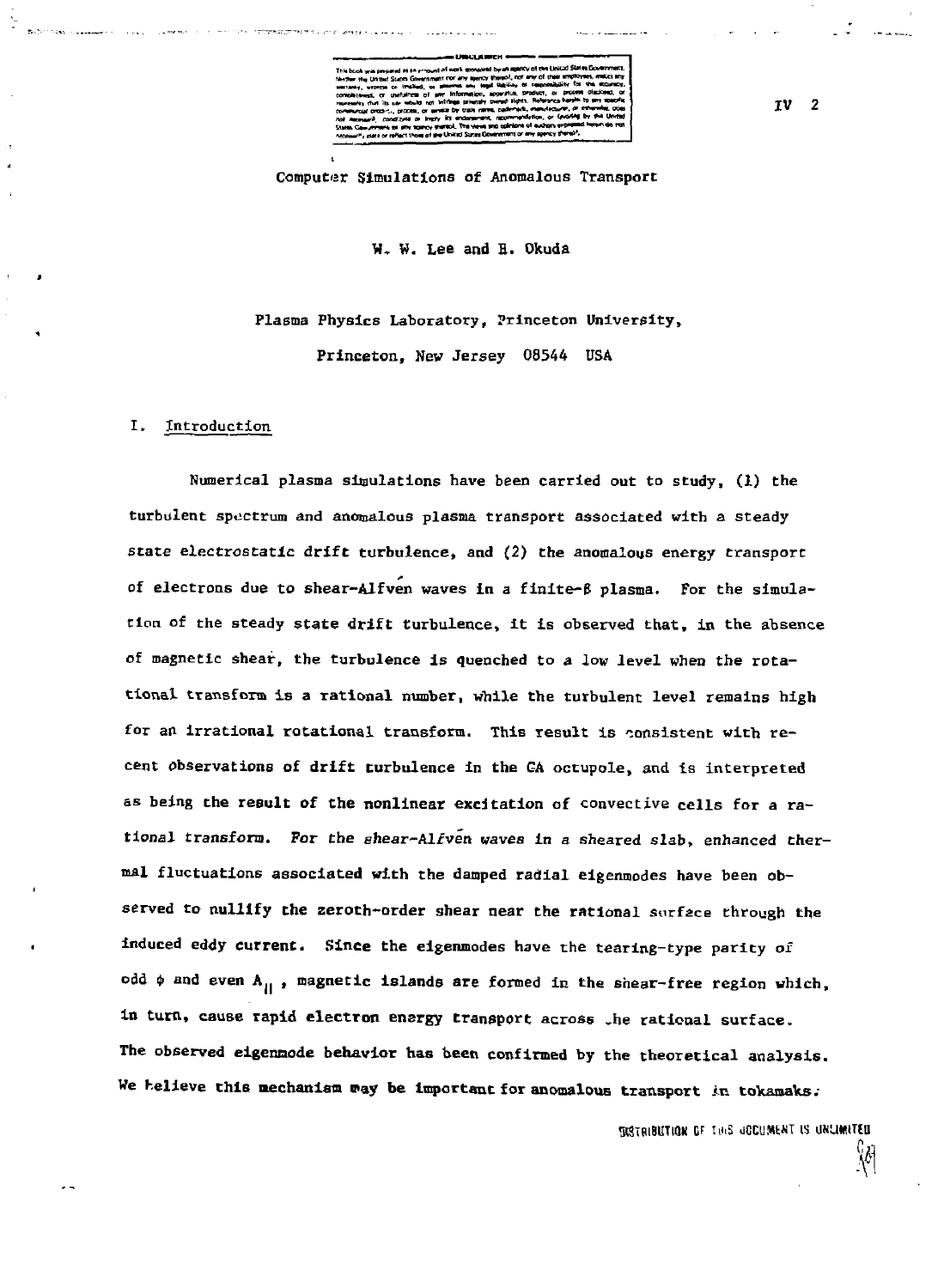#### II. Electrostatic Drift Turbulence

Drift wave instabilities and the associated anomalous diffusion of plasmas have been an important subject in both plasma kinetic theory and laboratory experiments in conjunction with the research of controlled fusion. It is well known that the anomalous diffusion of particles and energy has been observed in a number of laboratory experiments. $^{1-4}$  It is generally believed that the presence of low-frequency fluctuations are responsible for the anomalous diffusion observed experimentally.<sup>1-7</sup>

To understand the nonlinear saturation and the anomalous transport associated with drift instabilities, we performed extensive numerical simulations using two-and-a-half and three dimensional electrostatic particle codes in slab and toroidal geometries.  $8,9$  For those simulations, in which the initial density profile was allowed to diffuse due to the instability induced fluctuations, we found that the profile modification was the dominant stabilization mechanism. Also, diffusion can be coherent when only a few modes unstable or turbulent which leads to the formation of convective cells for both zero  $\beta$  and finite  $\beta$  plasmas.  $10$ ,

While these numerical simulations are useful in revealing the mechanisms of anomalous transport, particle recycling and plasma heating play a dominant role for establishing a steady state turbilence for laboratory experiments in which the discharge time is much longer than the transport time scale. It is conceivable that under such condition profile modification may no longe- be a saturation mechanism.

In order to study steady-state turbulence and the associated plasma transport, three dimensional simulations are carried out which are designed to maintain more or less the initial density profile by recycling the particles reaching the wall. Since the density profile is maintained, particle diffusion

-2-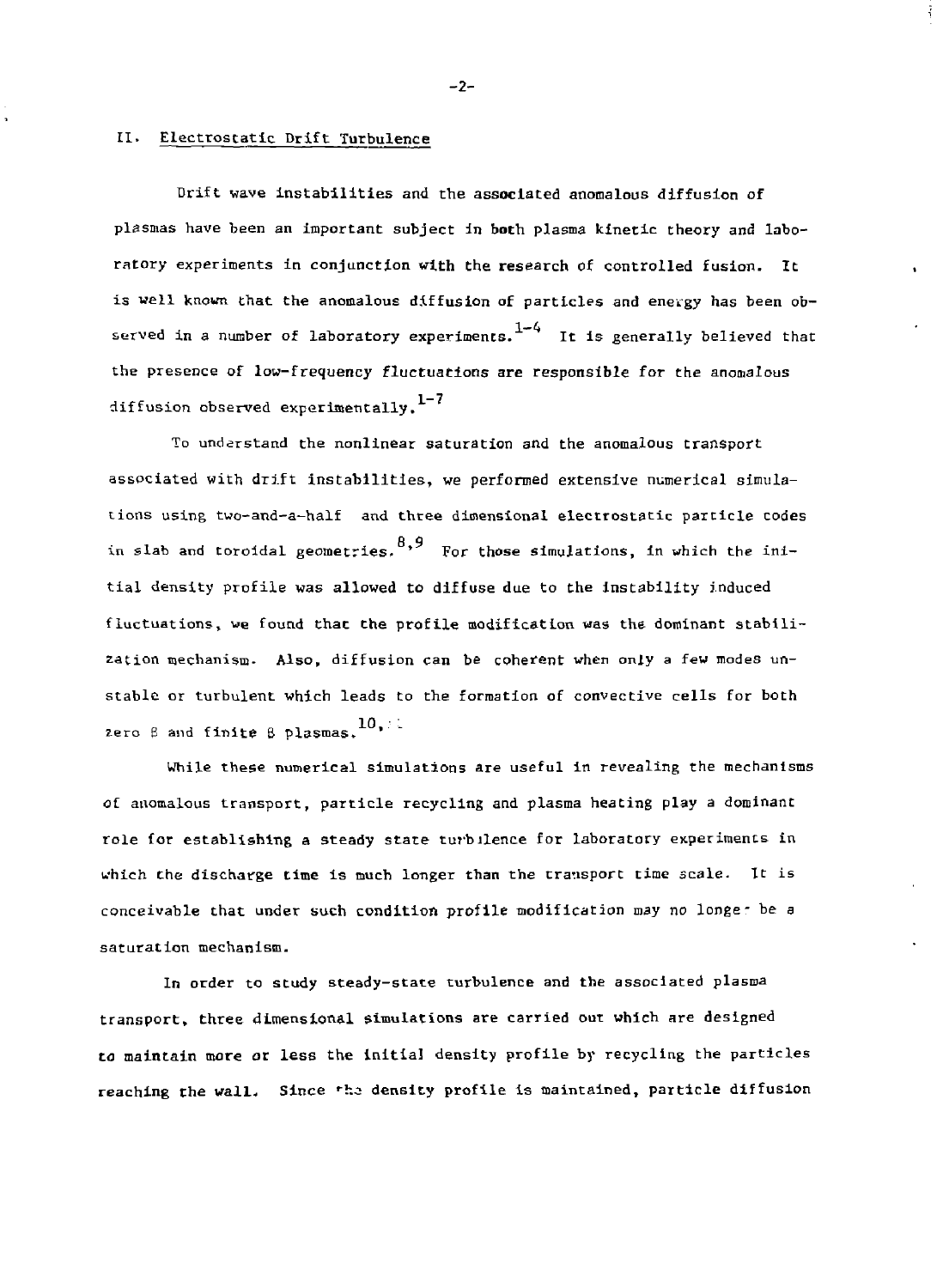coefficient is determined from

 $\nabla \cdot D, \nabla n = S$ 

where S is the known source function of particles. It was found that, in the absence of magnetic shear, large anomalous particle diffusion and the high level of turbulence persist with many drift modes unstable for an irrational rotational transform, while the drift instability is quenched to a low fluctuation level for a rational rotational transform. Shown in Figures 1 and 2 are the time development of the radial mode structures for the potential fluctuations for several Fourier modes  $(m, n)$  for  $q = \sqrt{5}$  (Fig. 1) and  $q = 2$  (Fig. 2). It is clearly observed that for q irrational  $(\sqrt{5})$ , potential fluctuations reach higher amplitude while for rational q, drift waves decay in time after reaching the maximum amplitude giving the energy away to the convectlve cells,  $(m,n) = (2,-1)$ . For q = 2, both drift waves and convective cells saturate roughly at the theoretically predicted value at  $e\phi/T_{\rho} = (\rho_{1}/L_{n})(\gamma/\omega)^{-9}$  where  $\rho$ <sub>i</sub> is the ion gyroradius, L<sub>n</sub> is the density scale length,  $\gamma$  and  $\omega$  are growth rate and the frequency of the unstable drift modes. This observation is consistent with the laboratory experiment,  $^{2}$  and is interpreted due to the coupling of drift waves to convective cells.

## lil. Shear-Alfven Waves

In recent years, the contribution to the anomalous electron energy transport in tokamaks due to magnetic field fluctuations associated with lowfrequency microinstabilities has been an area of active research.  $12-14$  It has been suggested that the magnetic field line reconnection and stochastic field lines covld provide the cost effective means for the electron energy transport. Various linear stability analysis have been performed to determine the onset conditions for those instabilities.  $14-17$  However, the theoretical understanding of their nonlinear behavior and the consequent anomalous transport have not

3-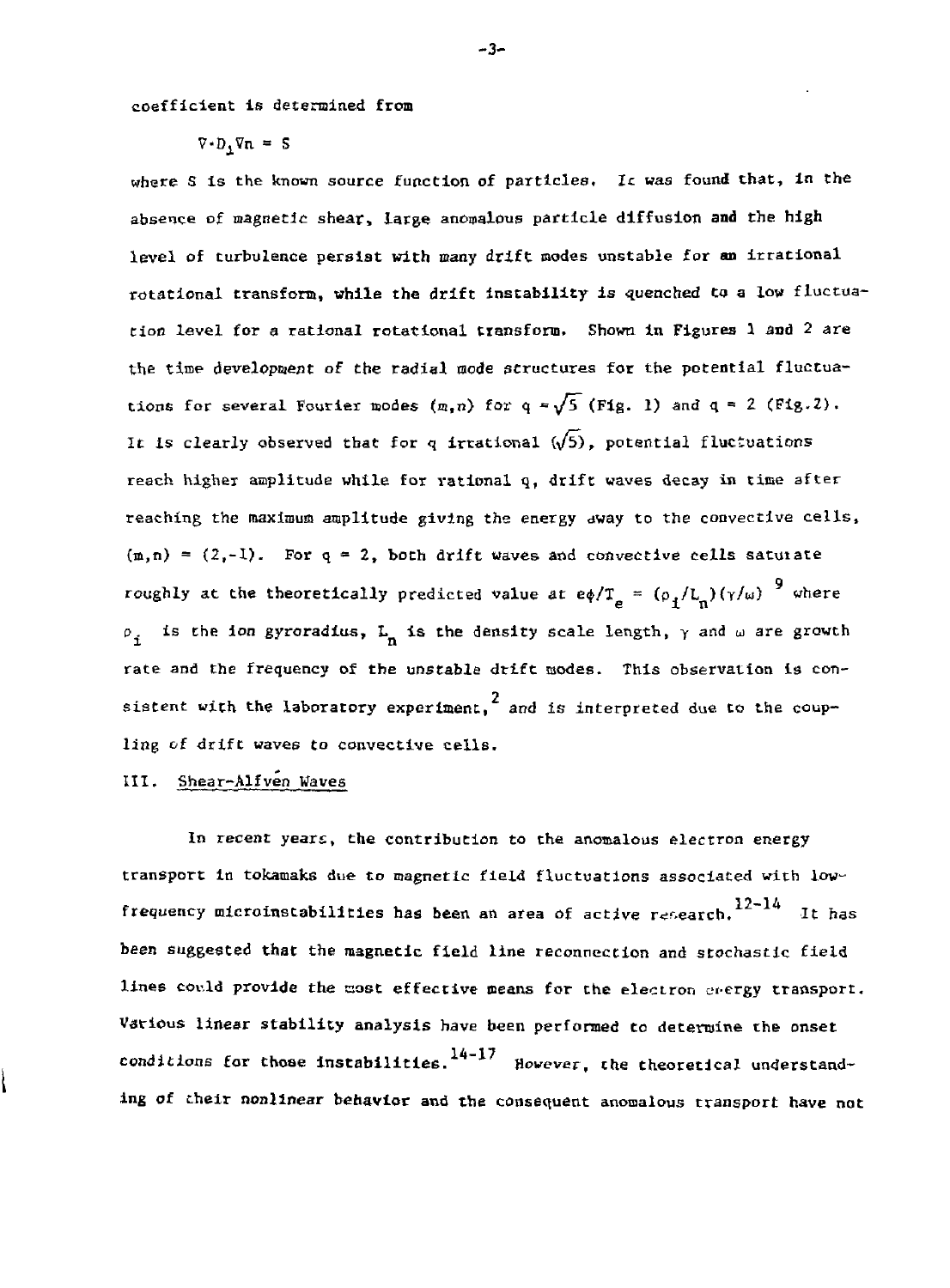been well established. Owing to its intrinsic nature, particle code simulation is the most suitable for studying these types of problems. Here, we will present the results of our investigation of shear-Alfven waves in a sheared slab using a two and one-half dimensional finite-8 particle code.

Let us first describe briefly the present theoretical understanding of the low frequency microinstabilities for a collisionless plasma. With the magnetic field  $B_0 = B_0 (z + y x/L_s)$  where  $L_s$  is the shear scale length, the governing equations for the scalar potential  $\phi$  and the vector potential  $A_{ij}$  can be *written as* 

$$
d^{2}\varphi/dx^{2} = (\sigma/x_{A}^{2})(\psi/x - \phi) + b_{s}\phi
$$
  

$$
d^{2}\psi/dx^{2} = (\sigma/x)(\psi/x - \phi) + b_{s}\psi
$$

where the perturbed quantities are assumed to be of the form  $exp(ik_{y}y - i\omega t)$ ,  $\psi = \omega A_{||}/k_{||}^{\dagger} c_{,\kappa} k_{||}^{\dagger} = k_{\gamma} p_{s}/l_{s}, \ \rho_{s} = (\tau)^{1/2} \rho_{i}, \ b_{s} = k_{\gamma}^{2} \rho_{s}^2, \ \tau = T_{e}/T_{i}, \ \rho_{i} = v_{ti}/\omega_{ci},$  $x_A$  - (1 + ω  $\gamma$  tω) wik<sub>ij</sub>v<sub>A</sub> with v<sub>A</sub> being the Alfven speed,  $\sigma$  =  $-x_A^R$ , f  $[az'(\xi_e) + \tau z'(\xi_i)]/[z'(\xi_i)(x_A^2/x^2) + 2\xi_iZ(\xi_i)]$ ,  $\xi_a = \omega/\sqrt{2}k'_i xv_{\text{to}}$ , a =  $(1 - \omega^*/\omega)/(1 + \omega^*/\tau\omega)$ , Z is the plasma dispersion function and  $\alpha$  denotes *species.* The solutions of these equations indicate that drift-Alfven eigenmodes, which include both the finite-g modified drift branch and the shear-Alfven branch, do exist in a sheared slab, and they are always stable. <sup>15,16</sup> However, in the presence of electron temperature gradient<sup>14</sup> and parallel elec- $\frac{17}{2}$  in the presence of electron temperature gradient and parallel electron temperature gradient and parallel electron current, these eigenmodes can become unstable. Calculations have also been carried out to show that, in the absence of density gradient, i.e., *u\* -* 0, stable shear-Alfven eigenmodes of the tearing type (even  $A_{11}$  and odd  $\phi$ ) still exist with  $\omega \ll |\gamma|$ . <sup>18</sup> The eigenmodes are localized near the rational surface due to the finite Larmor radius effects as well as ion Landan *damping. The*  damping rate Is found *to* decrease with plasma

19 The particle simulation model is based on the Darwin formalisation of Maxwell's equation for  $\omega \ll \kappa c$ , in which the transverse displacement current

$$
-4-
$$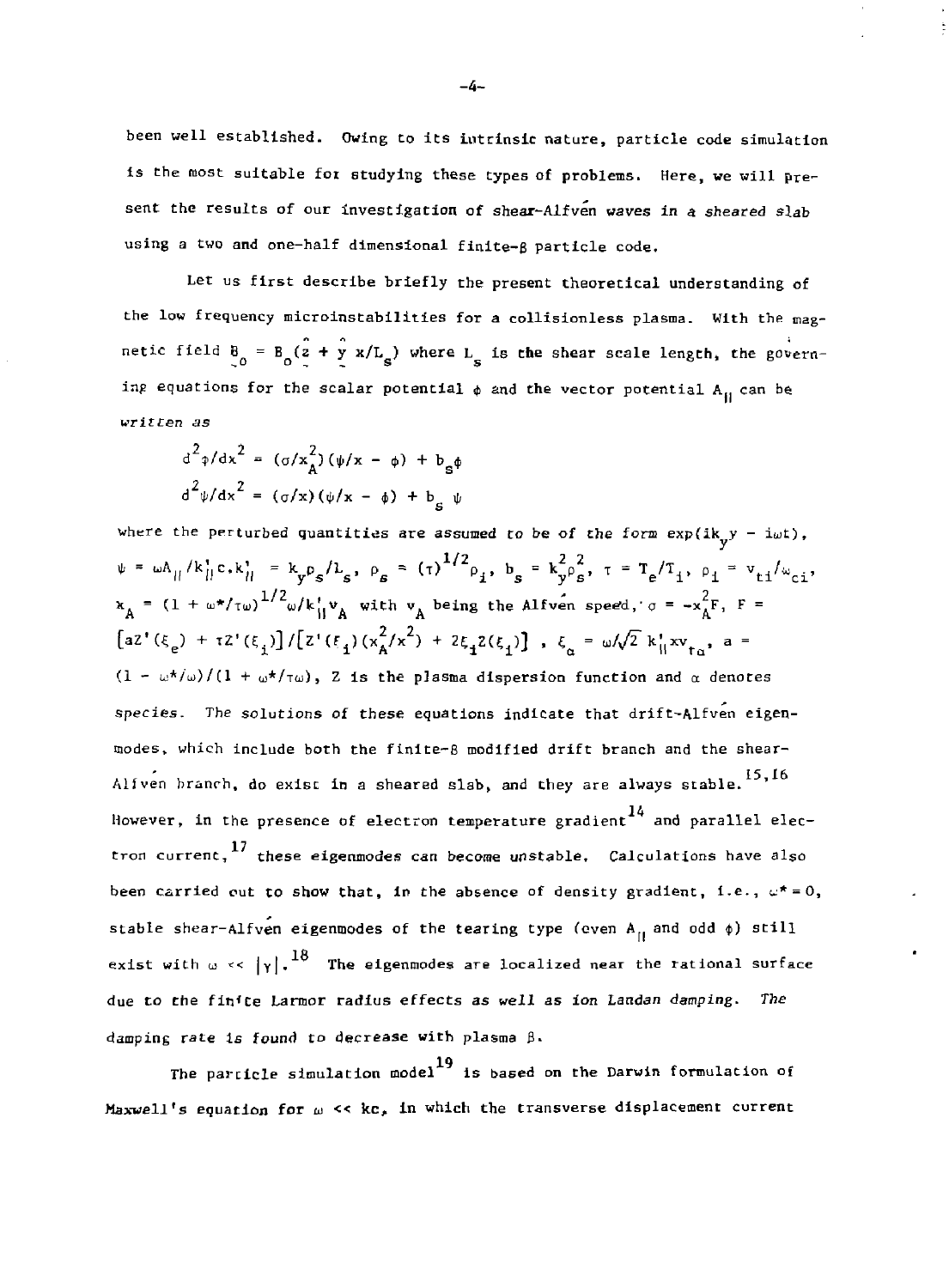in Ampere's law is neglected. The compression along the external magnetic field has also been ignored in accordance with the usual tokamak approximation for a low (but finite) B plasma. For the particle pushing, the exact dynamics for the ions are kept in the code, whereas the electrons are treated as guiding center particles. With the additional assumptions of  $\omega$  <<  $\omega_{\bf p e}$  and  $k_{\rm H}$  /k<sub>1</sub>  $\ll$  1, the field equations used in the code are

$$
\nabla^2 \phi = -4\pi\rho
$$

$$
\nabla^2 A_{II} = -(4\pi/c)J_{II}
$$

where  $\rho$  is the charge density and  $J_{ij}$  is the parallel current. The electric field can then be calculated by

$$
E = -\nabla \phi - (1/c) \partial A_{\rm H} / \partial t
$$

and the magnetic field by

 $B = \nabla \times A_{||}$  .

The code is considerably simpler than the conventional magnetostatic code.  $^{20}$ At the same time, it has kept intact all the physical features relevant to the low frequency microinstabilities. Furthermore, we can use rather large time steps ( $\Delta t \sim \omega_{\text{nl}}^{-1}$ ) in the code, because the lover-hybrid oscillations are now the highest frequencies in the system. As we can see, this simulation model is most suitable for studying the phenomena associated with drift-Alfven oscillations.

The simulation has been carried out in a  $L_x \times L_y = 64 \times 32$  grid, in which  $\phi$  and A<sub>11</sub> are assumed to be periodic in the y direction and zero at  $x = 0$ ,  $L_v$ . The shear is initially generated self-consistently by an uniform electron current of  $u/v_{te} = 0.05$ , and the rational surface  $(k_{\rm H} = 0)$  is located at the middle of the system in x. The other simulation parameters are:  $L_s/\rho_g = 273$ , middle of the system in x. The other Simulation parameters are: L /p = 273, inhor geneity initially. The simulation results agree very well with the theoretical predictions for the lowest eigenmodes in terms of the measured frequencies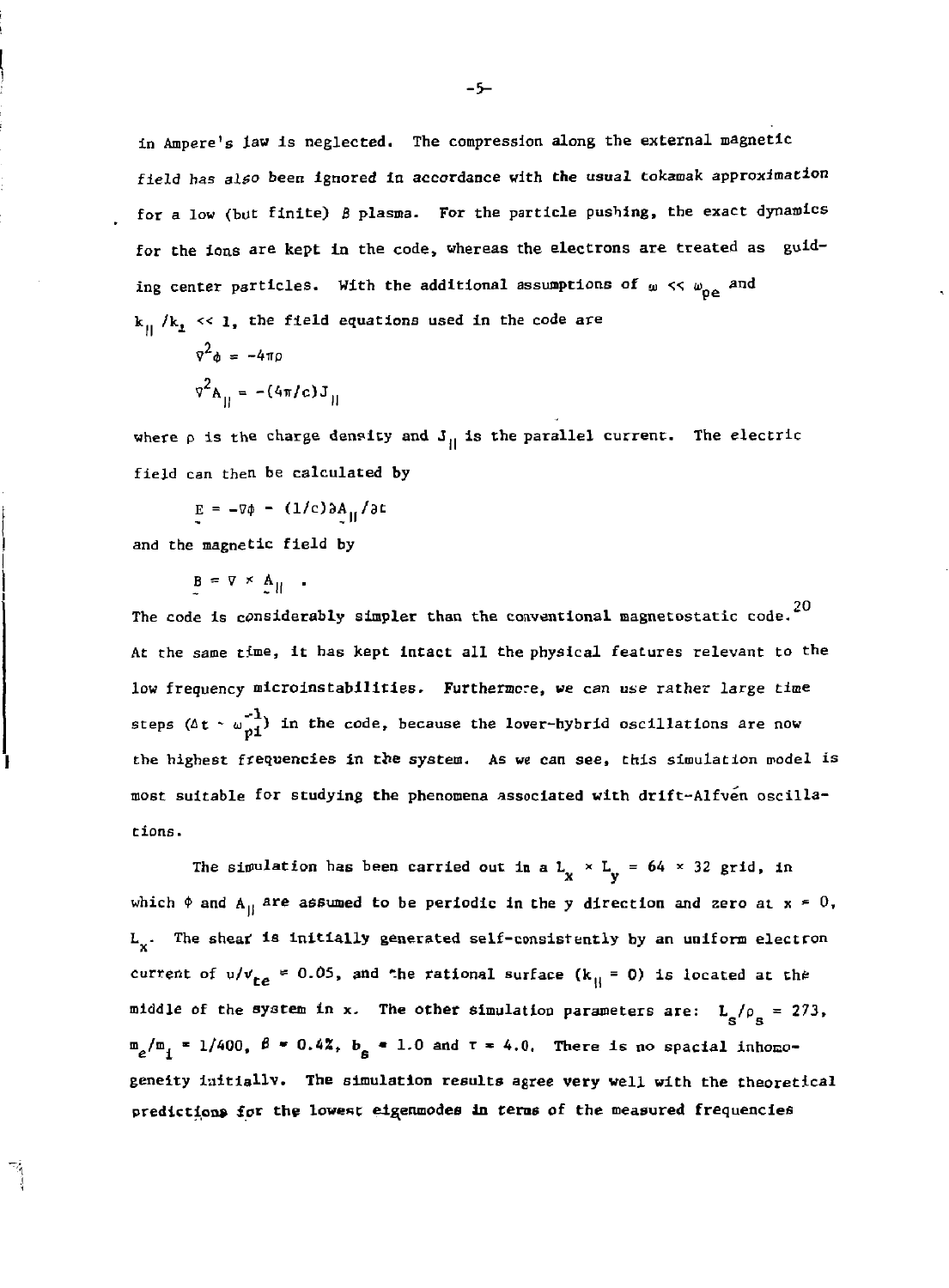and mode structures. Although, they are linearly damped according to the theory, enhanced thermal fluctuations associated with these modes persist for the duration of the simulation. The fluctuations are the result of the balance between Cerenkov emission and the damping as well as the coupling between different eigenmodes. It should be noted here that the presence of a small electron current in the system has negligible effect on the solutions of the criginal mode equations.  $^{17}$  In the simulation, we have also observed that the enhanced fluctuations have produced a second-order y-independent eddy current near the rational surface. Its existence can be verified by carrying out the quasi]inear analysis of the second-order drift kinetic equation for the electrcns. $^{18}$  The nonlinear effects come from the E\*B and V $_{\textbf{t}} \cdot \triangledown \textbf{v}_{_{\text{H}}}$  terms where V is the electron fluid velocity. Figure 3 shows the theoretical and simulation results of the second-order eddy cu' rent. It can also be verified easily that the presence of the eddy current reduces the shear strength near the rational surface. The saturation takes place when the zero-order current as well as the shear is completely nullified in the region. In the mean time, the oscillations of A<sub>H</sub> give rise to the formation of magnetic islands with several  $P_i$ 's in width near the rational surface. Therefore, when an electron temperature *gradient is used in* the *simulation, rapid electron energy* transport *across*  the rational surface can be observed, as shown ia Pig. 4. In the real tokanak geometry, the rational surfaces are closely packed. For the modes with  $k_{\bf v}$ <sup>p</sup><sub>1</sub> - 1, they are only of the order of  $F_{\bf i}$  apart. Therefore, the mechanism described here could be very detrimental to the tokamak confinement.

#### IV. Conclusions

We have presented in this paper the investigation of the low-frequency microinstabilities using particle code simulations. For the electrostatic drift waves, the results agree well with the GA octupole experiments. The

*-6-*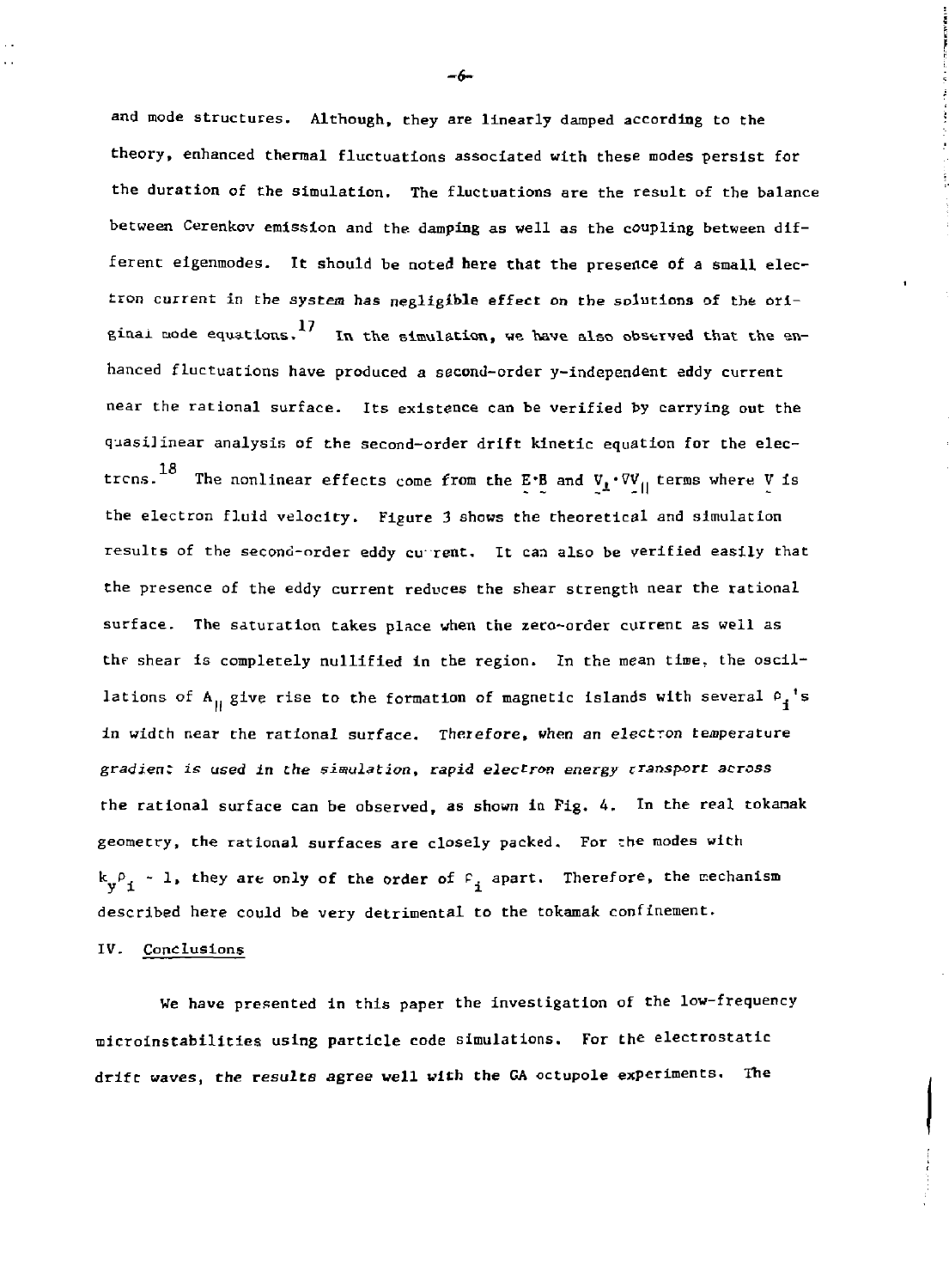simulation of shear-Alfven waves has helped us to gain insight into the mechanisms for anomalous transport. We hope that these results would serve to demonstrate the versatility and the importance of the simulation techniques in studying low-frequency phenomena in magnetically confined devices.

### Acknowledgement

This work is supported by United States Department of Energy Contract No. DE-AC02-76-CHO3O73.

#### References

 $1<sub>G.</sub>$  A. Navratil and R. S. Post, Comments in Plasma Phys. 5, 29 (1979). <sup>2</sup>R. Prater, S. Ejima, T. Ohkawa, and S. K. Wong, Phys. Fluids <u>21</u>, 434 (1978).  $^3$ K. Bol et al., "Radiation, Impurity Effects, Instability Characteristics, and Transport In the PLT Tokamak," Princeton Plasma Physics Laboratory Report PPPL-1492.

<sup>4</sup>S. Ejima and M. Okabayashi, Phys. Fluids <u>18</u>, 904 (1975).  $5$ E. Mazzucato, Phys. Rev. Lett. 36, 792 (1976); Phys. Fluids 21, 1063 (1978).  $6c.$  M. Surko and R. E. Slusher, Phys. Rev. Lett.  $37$ , 1747 (1976).  $N$ . Okabayashi and V. Arnuasalem, Nucl. Fusion 17, 497 (1977).  $^{\text{8}}$ W. W. Lee, and Y. Y. Kuo, and H. Okuda, Phys. Fluids 2<u>1</u>, 617 (1978).  $^9$ C. Z. Cheng and H. Okuda, Nucl. Fusion <u>18</u>, 587 (1978); Phys. Rev. Lett. <u>41</u>, 1116 (1978).  $^{10}$ R. Z. Sagdeev, V. D. Shapiro, and V. J. Shevchenko, Fiz. Plasmy  $\frac{1}{2}$ , 551  $(1978)$  [Sov. J. Plasma Phys. 4, 306 (1978)].  $^{11}$ A. Hasegawa, H. Okuda, and M. Wakatani, Phys. Rev. Lett.  $44$ , 248 (1980). 12 3. *D.* Callen, Phys. Rev. Lett. <u>39</u>, 1340 (1977). 13 K. Molvig, S. P. Hirehman and J. C. Whitson, Phys, Rev. Lett. 43, 382 (1979).

14 J. F. Drake, N. T. Gladd, C. S. Liu and C. L. Chang, Phye. Rev. Lett. 44, 994 (1980).

 $-7-$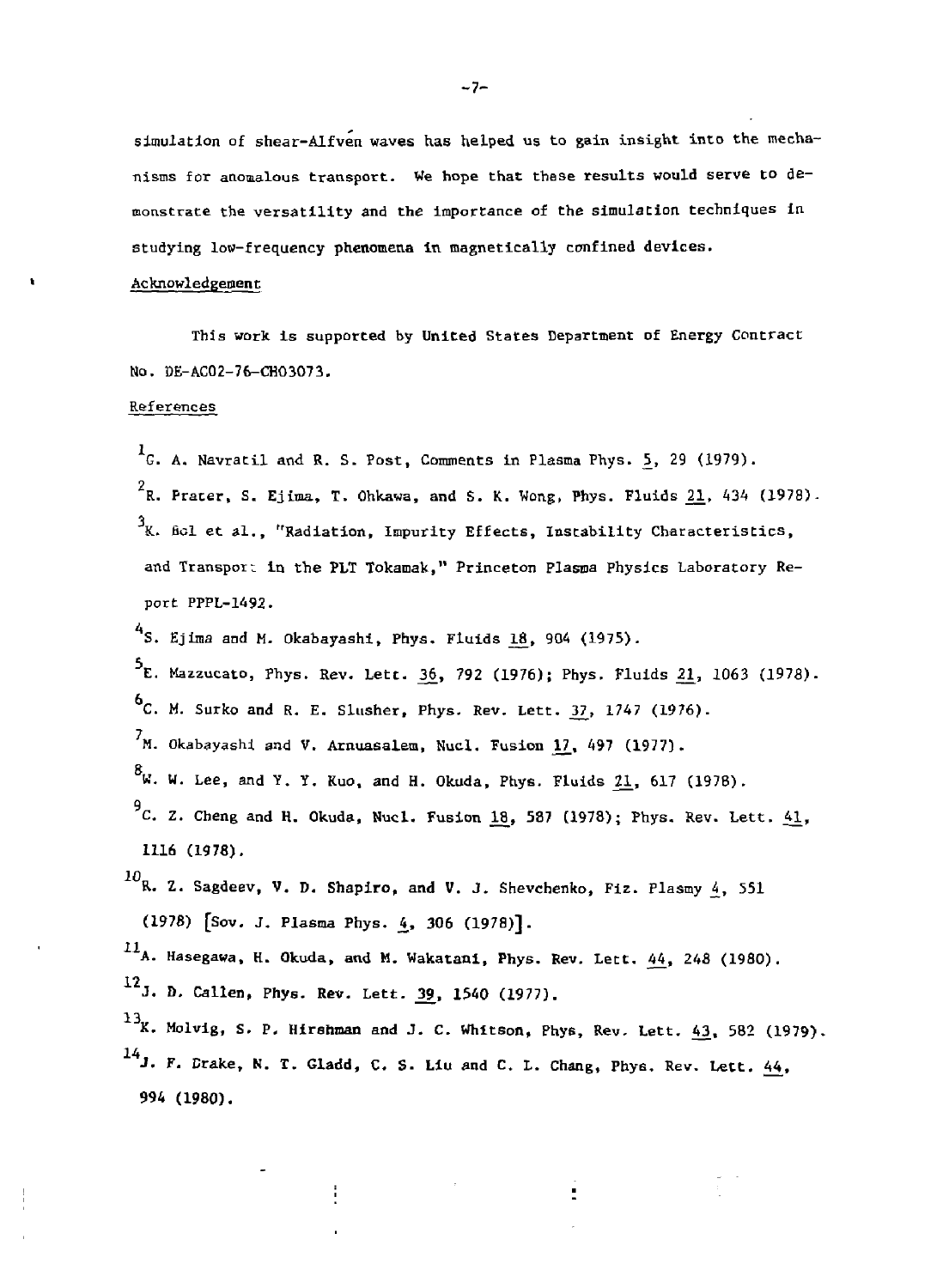- 15<sub>K</sub>. T. Tsang, J. C. Whitson, J. D. Callen, P. J. Catto and J. Smith, Phys. Rev. Lett. 41, 557 (1978).
- 16 $Y$ . C. Lee and L. Chen, Phys. Rev. Lett.  $42$ , 708 (1979).
- 17<sub>C</sub>. Ueno, H. Irie, T. Tange, T. Watanake and K. Nishikawa, J. Phys. Soc. of Japan 47, 984 (1979).
- $18$ W. W. Lee, M. S. Chance and H. Okuda (to be published).
- $^{19}$ W. W. Lee and H. Okuda (to be published).
- 20 J. Busnardo-Neto, P. L. Pritchett, A. T. Lin and J. M. Dawson, J. of Comput. Phys. 23, 300 (1977).



Radial mode structures for potential fluctuations for  $q = \sqrt{5}$  at Fig.  $1.$ different times.